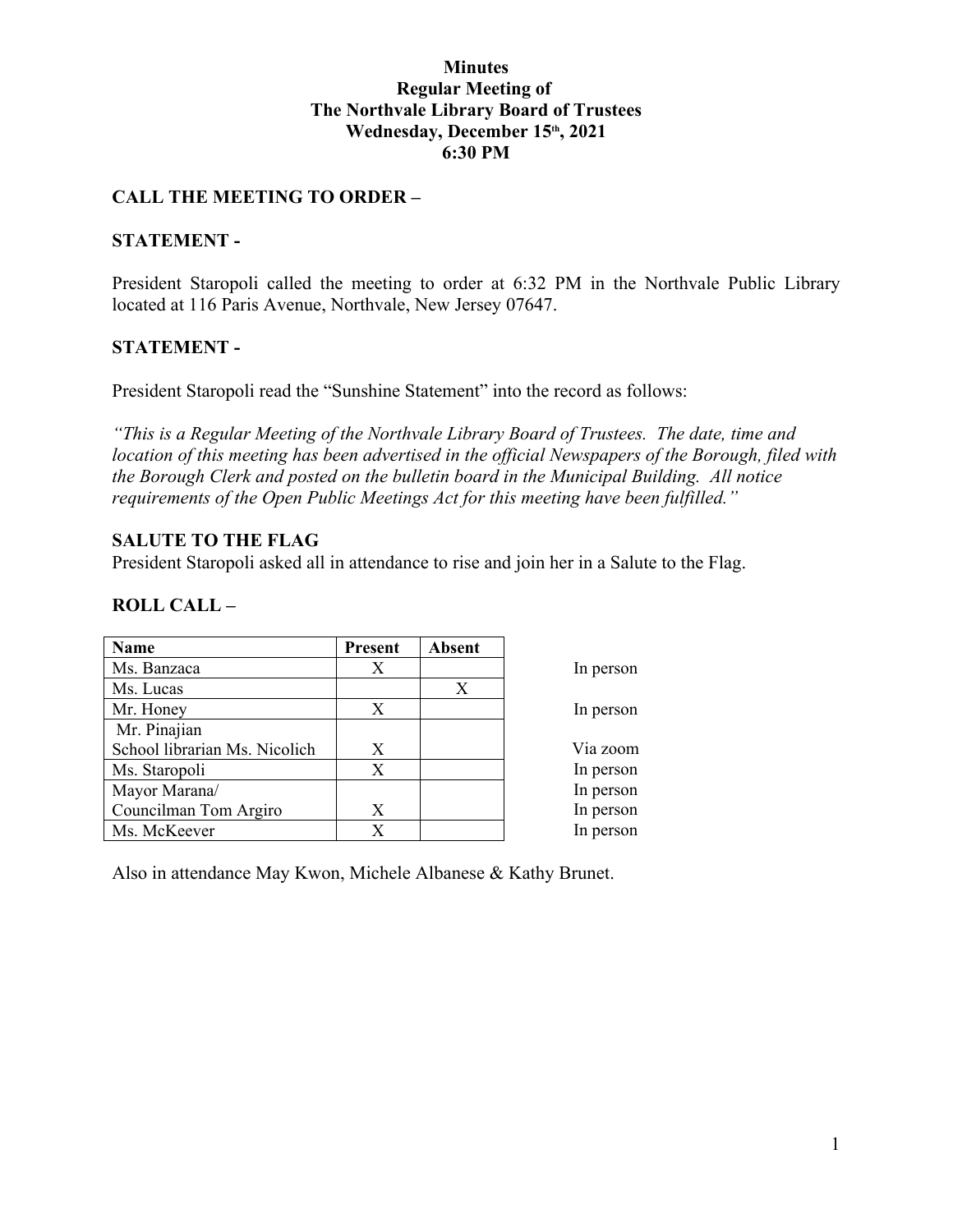# **APPROVAL OF MINUTES**

Resolved to approve the minutes from the November  $17<sup>th</sup>$ , 2021 regular board meeting. The minutes were adopted on a roll call vote as follows:

| Name          | <b>ACTION</b> | <b>YES</b> | NO | <b>ABSENT</b> | <b>ABSTAIN</b> |
|---------------|---------------|------------|----|---------------|----------------|
| Ms. Banzaca   |               | Х          |    |               |                |
| Ms. Lucas     |               |            |    | X             |                |
| Mr. Honey     |               | X          |    |               |                |
| Mr. Pinajian  |               |            |    |               |                |
| Ms. Nicolich  |               | X          |    |               |                |
| Ms. Staropoli | Motion        | Х          |    |               |                |
| Mayor Marana  |               |            |    |               |                |
| Mr. Argiro    |               | X          |    |               |                |
| Ms. McKeever  | Second        | X          |    |               |                |

# **GENERAL DISCUSSION –**

# **DIRECTORS REPORT-**

**Financial**

- Financial Packet (to be e-mailed on Monday, November 15th)
- Bills-September Claims List (including expense reports)
- Profit & Loss Statement YTD
- Balance Sheet Summary
- Expenses by Vendor Summary

## **Administrative**

• Library Cards: 1,916 patrons registered as of December 9, 3 new library cards since November's report.

- NJ State 1/3 mill library funding for 2022 for Northvale: \$344,195.02
- 2022 Budget and salary increase percentage pending.

Building

● Ordered new A/C: LG 12,000 BTU 115V Window-Mounted Air Conditioner with Remote

Control, \$309.00

# **Strategic Plan**

• The Community Survey has been posted and released, responses are being received via online form and paper. To date there are 64 responses.

• ADA project started on Monday, November 29. The main door is done and the bathroom

renovation is almost complete.

# **Personnel**

• A new director has been hired with a start date of January 10, 2021

• The library closed for  $1\frac{1}{2}$  hrs on Friday December 10 for staff development. BCCLS

- BCCLS System Council meeting scheduled on December 16.
- Staff attended the BCCLS Circulation meeting on Tuesday, December 7. VPN is being implemented by the end of the year. All non-BCCLS computers will

not be able to connect to the BCCLS network without the BCCLS VPN client.

Vega Discover will be in the testing phase the first quarter of next year. Vega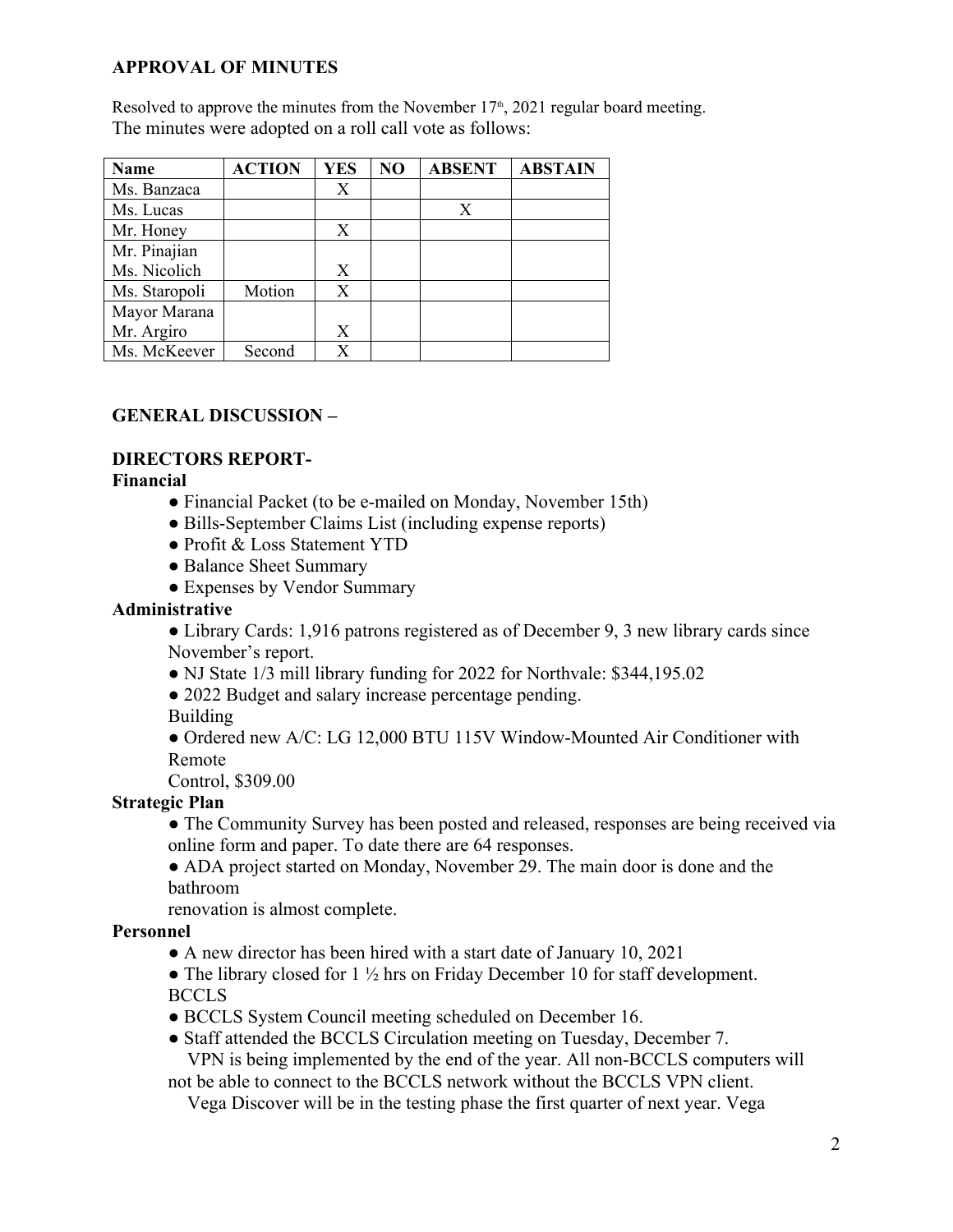Discover is the new catalog for our patrons.

 Unique Logins will be put in place by the end of the first quarter. This is strictly for security purposes.

## **November Program highlights**

- Crafts: 122 kits
- StoryTime: 160 total views on Facebook and Instagram
- Music with Miss Nita: 19 in-person, 43 views on Facebook and Instagram
- Korean Book Club: 3 in-person
- Adult fall craft: 5 in-person
- Holiday Wreath: 5 in-person
- Canvas Painting for with Kari: 8 adults in-person
- Family Puzzle Night: 5 adults & 3 children joined.
- The 50 goodie bags the library prepared for Tree Lighting were handed out to the children.

## **Upcoming Programs/Ideas**

- Family Bingo: The library will have fun family activity on Tuesday, Jan 25
- January juvenile crafts in-person: Jan 5 Water bottle penguins, Jan 12 STEAM snowflakes,

Jan 19 Snowman Wreath, Jan 26 Yarn-wrapped cardinals

- Music class: Jan  $14 \& 28$
- Story Time with Miss Marianne: Every Wednesday in January

● Adults programs: Jan 11 Canvas painting, Jan 13 Vision Board , Jan 18 Korean Book Club,

Jan 20 crafts with Pam, Jan 20 Board games

### **Friends of the Library Report-**

Nothing to report. The library staff and board thank the friends group for providing lunch for the December staff meeting.

### **Treasurer's Report-**

In Summary the library is approx 20 % under budget for 2021 -- Wages and salaries contribute the majority of the variance due to short staffing throughout 2021.

**In addition,** attached is the proposed Budget for 2022 -- submitted for review and adoption at the December meeting

The bank balances as of the end of November 2021 are as follows:

Northvale Municipal Library General Expense account: \$ 52,840.32. Northvale Municipal Library Capital Expense account: \$149,478,52 (pending confirmation)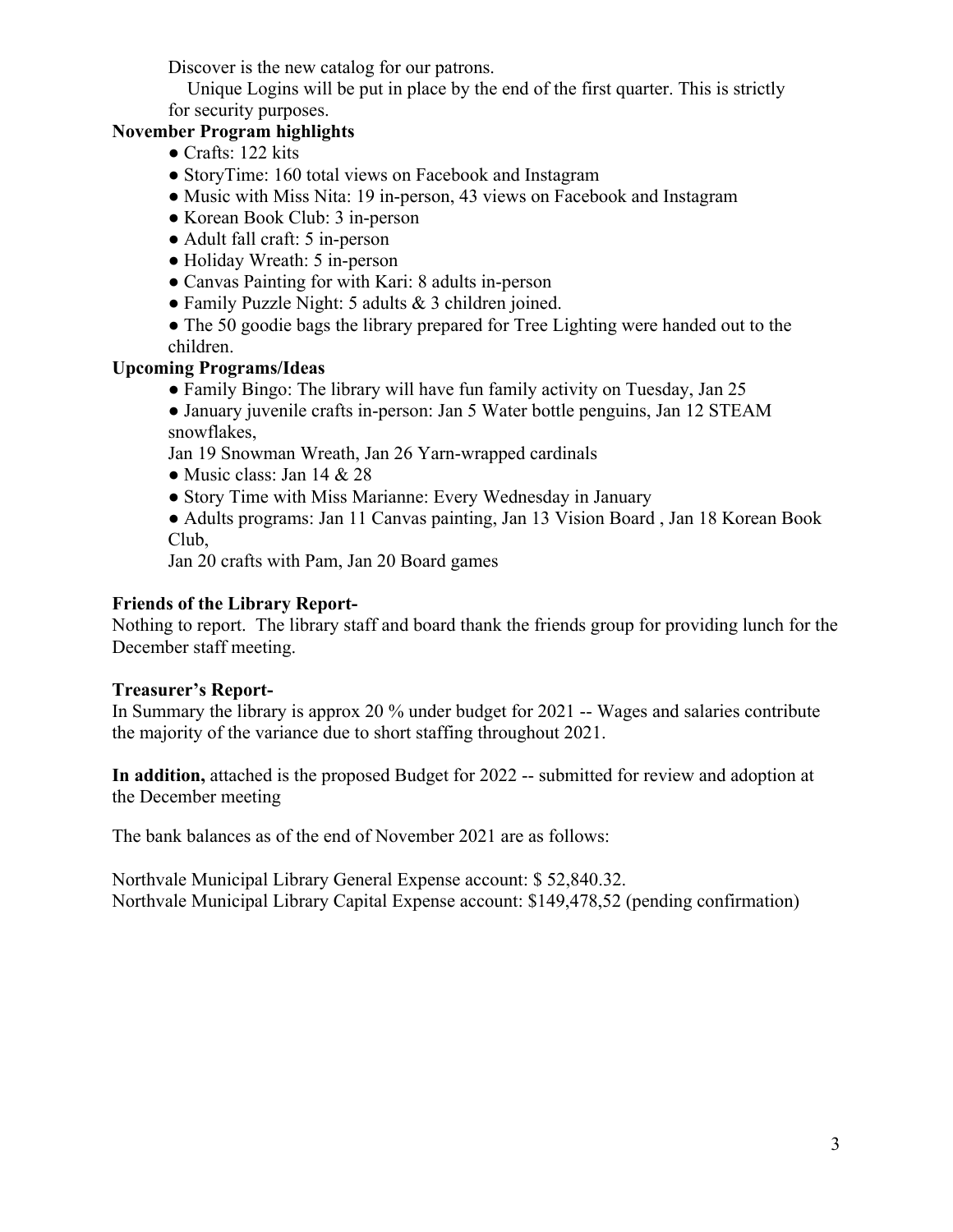### **ROLL CALL VOTES-**

Resolved to approve the regular account claims list for December in the amount of \$3,574.08 with an anticipated revised bills list through the end of the year:

| Name          | <b>ACTION</b> | <b>YES</b> | NO | <b>ABSENT</b> | <b>ABSTAIN</b> |
|---------------|---------------|------------|----|---------------|----------------|
| Ms. Banzaca   | Motion        | Х          |    |               |                |
| Ms. Lucas     |               |            |    | X             |                |
| Mr. Honey     | Second        | X          |    |               |                |
| Mr. Pinajian  |               |            |    |               |                |
| Ms. Nicolich  |               | X          |    |               |                |
| Ms. Staropoli |               | Х          |    |               |                |
| Mayor Marana  |               |            |    |               |                |
| Mr. Argiro    |               | Х          |    |               |                |
| Ms. McKeever  |               | X          |    |               |                |

The resolution was adopted on a roll call vote as follows:

Resolved to approve the 2022 Library Board Meeting Schedule 1/26, 2/23, 3/23, 4/27, 5/25, 6/22, 7/27, 8/24, 9/28, 10/26, 11/16 & 12/14:

The resolution was adopted on a roll call vote as follows:

| <b>Name</b>   | <b>ACTION</b> | <b>YES</b> | NO | <b>ABSENT</b> | <b>ABSTAIN</b> |
|---------------|---------------|------------|----|---------------|----------------|
| Ms. Banzaca   | Second        | Х          |    |               |                |
| Ms. Lucas     |               |            |    | X             |                |
| Mr. Honey     |               | X          |    |               |                |
| Mr. Pinajian  |               |            |    |               |                |
| Ms. Nicolich  |               | X          |    |               |                |
| Ms. Staropoli | Motion        | Х          |    |               |                |
| Mayor Marana  |               |            |    |               |                |
| Mr. Argiro    |               | X          |    |               |                |
| Ms. McKeever  |               | X          |    |               |                |

Resolved to approve accepting the 2021 Audit Report. The resolution was adopted on a roll call vote as follows:

| Name          | <b>ACTION</b> | <b>YES</b> | NO | <b>ABSENT</b> | <b>ABSTAIN</b> |
|---------------|---------------|------------|----|---------------|----------------|
| Ms. Banzaca   |               | Х          |    |               |                |
| Ms. Lucas     |               |            |    | Χ             |                |
| Mr. Honey     | Second        | Χ          |    |               |                |
| Mr. Pinajian  |               |            |    |               |                |
| Ms. Nicolich  |               | X          |    |               |                |
| Ms. Staropoli | Motion        | X          |    |               |                |
| Mayor Marana  |               |            |    |               |                |
| Mr. Argiro    |               | X          |    |               |                |
| Ms. McKeever  |               | X          |    |               |                |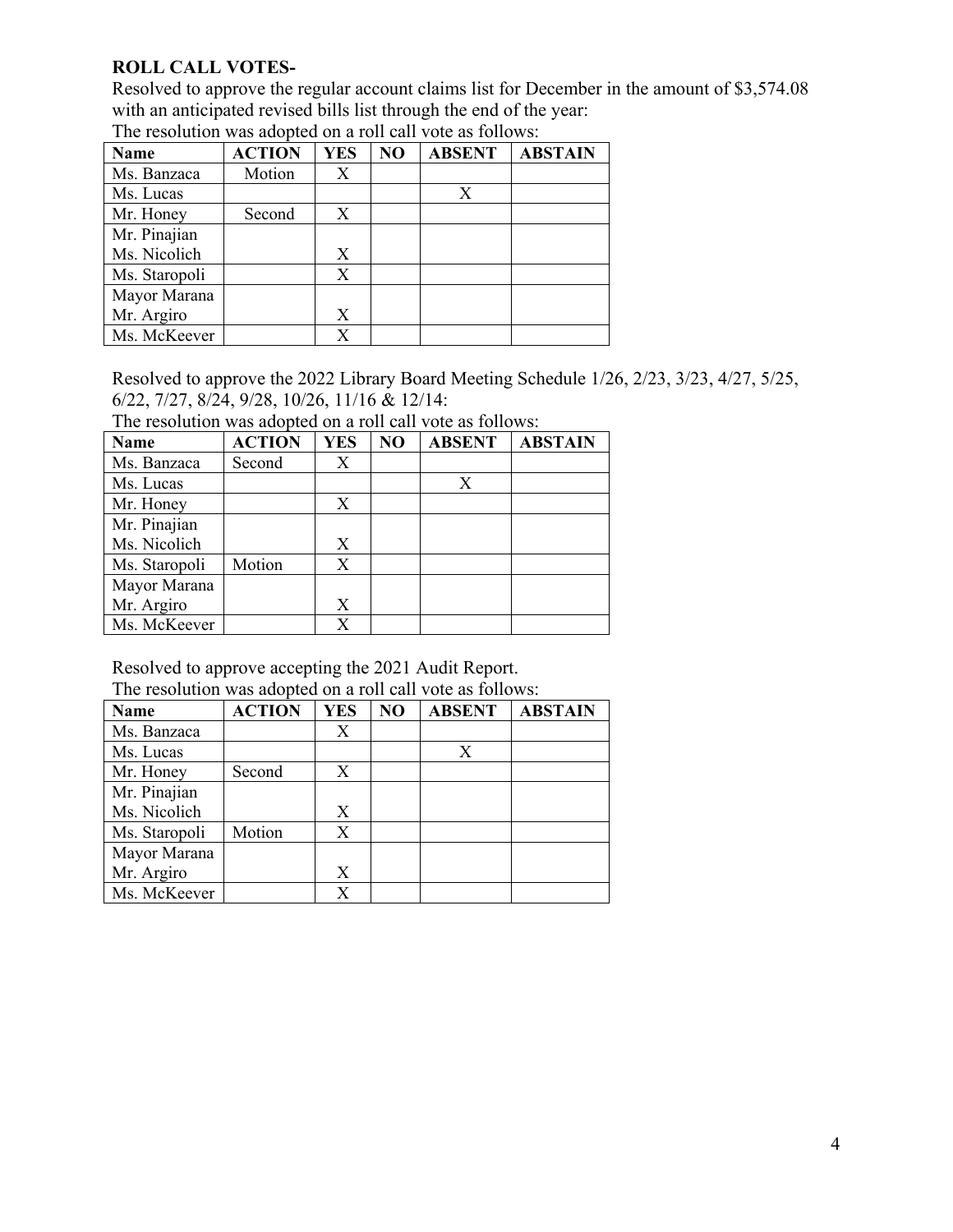Resolved approve the 2022 Budget with increased quarterly contributions from the town in the amount of \$27,500.

| <b>Name</b>   | <b>ACTION</b> | <b>YES</b> | NO | <b>ABSENT</b> | <b>ABSTAIN</b> |
|---------------|---------------|------------|----|---------------|----------------|
| Ms. Banzaca   | Second        | Х          |    |               |                |
| Ms. Lucas     |               |            |    | X             |                |
| Mr. Honey     |               | X          |    |               |                |
| Mr. Pinajian  |               |            |    |               |                |
| Ms. Nicolich  |               | X          |    |               |                |
| Ms. Staropoli | Motion        | Χ          |    |               |                |
| Mayor Marana  |               |            |    |               |                |
| Mr. Argiro    |               | X          |    |               |                |
| Ms. McKeever  |               | Χ          |    |               |                |

The resolution was adopted on a roll call vote as follows:

Resolved to approve hiring Mary Grace Zaccaria for the position of Library Director at \$70,000 annual salary and 2 weeks vacation, 10 sick days and 3 personal days. Start date on January 10<sup>th</sup>,<br>2022.

The resolution was adopted on a roll call vote as follows:

| <b>Name</b>   | <b>ACTION</b> | <b>YES</b> | NO | <b>ABSENT</b> | <b>ABSTAIN</b> |
|---------------|---------------|------------|----|---------------|----------------|
| Ms. Banzaca   | Second        | Х          |    |               |                |
| Ms. Lucas     |               |            |    |               |                |
| Mr. Honey     |               | X          |    |               |                |
| Mr. Pinajian  |               |            |    |               |                |
| Ms. Nicolich  |               | X          |    |               |                |
| Ms. Staropoli | Motion        | X          |    |               |                |
| Mayor Marana  |               |            |    |               |                |
| Mr. Argiro    |               | Χ          |    |               |                |
| Ms. McKeever  |               | X          |    |               |                |

Resolved approve extending the fine free period through the 1<sup>st</sup> quarter of 2022. The resolution was adopted on a roll call vote as follows:

| <b>Name</b>   | <b>ACTION</b> | <b>YES</b> | NO | <b>ABSENT</b> | <b>ABSTAIN</b> |
|---------------|---------------|------------|----|---------------|----------------|
| Ms. Banzaca   | Second        | Х          |    |               |                |
| Ms. Lucas     |               |            |    | X             |                |
| Mr. Honey     |               | Χ          |    |               |                |
| Mr. Pinajian  |               |            |    |               |                |
| Ms. Nicolich  |               | X          |    |               |                |
| Ms. Staropoli | Motion        | X          |    |               |                |
| Mayor Marana  |               |            |    |               |                |
| Mr. Argiro    |               | X          |    |               |                |
| Ms. McKeever  |               | X          |    |               |                |